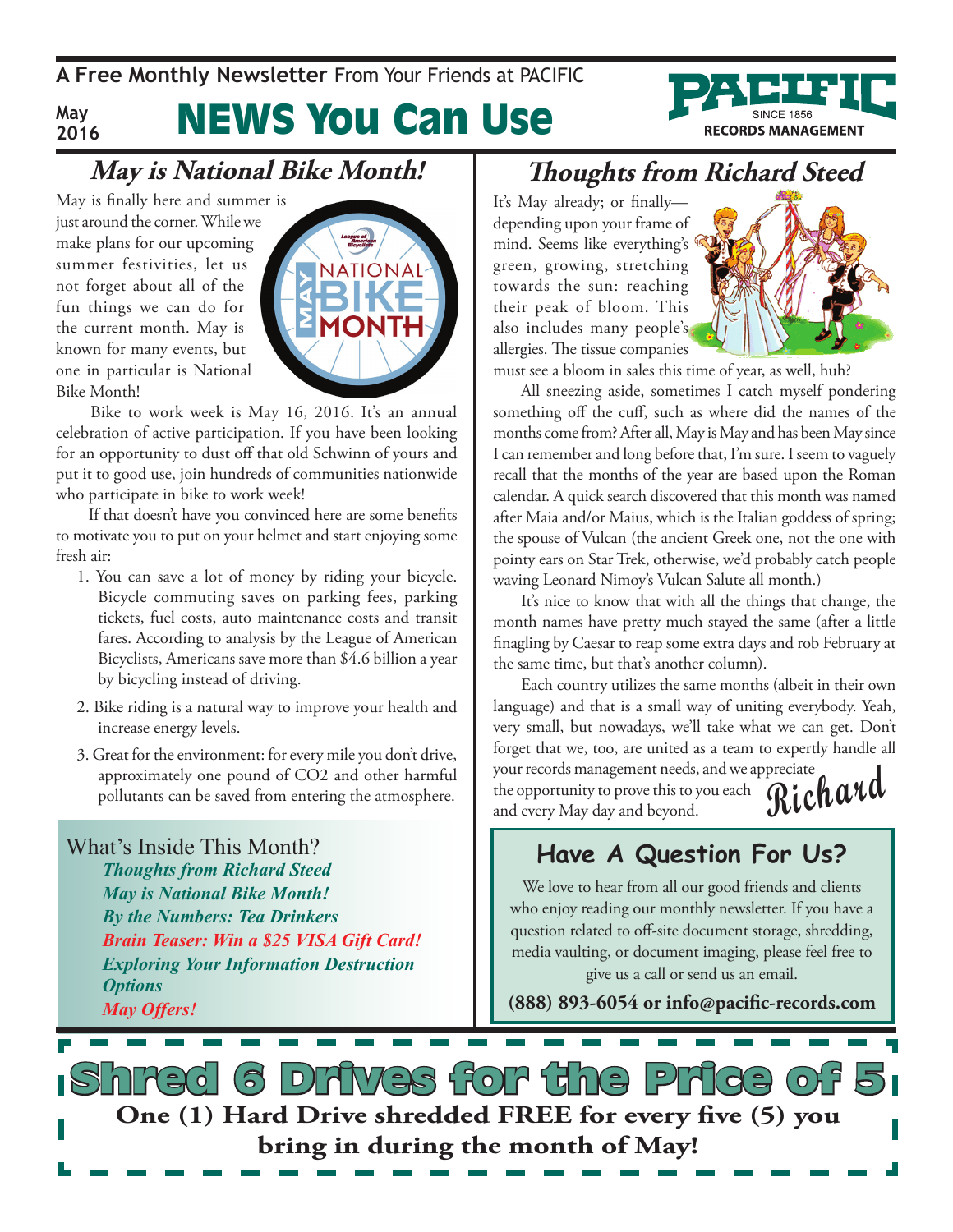

- into the United States each year.
- About two billion people drink tea each morning.
- • A pound of loose tea can make about 200 cups of tea.
- There are over a billion tons of tea produced every year worldwide.
- With 1.8 million tons produced, China produces more tea than any other country in the world.

*Source: World Tea Expo*

## **A Mother's Work**

A man arrived home from work one afternoon to find his home in total disarray. His children were out in the yard playing in the mud in their pajamas. The front door to the house was open, leading to a large mess in the entryway. A lamp was knocked over, and there were crayon drawings



on the wall. The television was blaring at full blast, and there were toys and clothing strewn all around the house. The kitchen held an even bigger mess with dirty dishes in the sink, broken glass on the floor, and a pile of sand in the middle of the room.

He ran upstairs, fearing the worst had happened to his wife. Instead, he found her still in her pajamas, curled up in bed, reading a novel.

"What on earth happened in here today?" he asked.

His wife smiled at him and said, "You know how you come in every day and ask what in the world did I do today?" "Yes," he stammered out.

"Well," she continued smiling, "Today I didn't do it."

### **May Holidays and Events**

#### **Daily Observances**

- 1 May Day
- 3 World Press Freedom Day
- 3 World Asthma Day
- 4 International Respect for Chickens Day
- 4 Star Wars Day
- 5 Cartoonists Day
- 5 National Day of Prayer
- 6 Hug Your Cat Day
- 6 No Diet Day
- 7 Mother Ocean Day
- 8 Mother's Day
- 8 World Red Cross Red Crescent Day
- 10 World Lupus Day
- 11 Donate a Day's Wages to Charity Day
- 11 Eat What You Want Day
- 12 Limerick Day
- 13 Blame Someone Else Day
- 14 International Migratory Bird Day
- 14 Spring Astronomy Day
- 14 World Fair Trade Day
- 15 International Day of Families
- 16 Biographers Day
- 17 World Telecommunication and Information Society Day
- 18 International Museum Day
- 19 National Hepatitis Testing Day
- 20 International Virtual Assistants Day
- 20 Weights and Measures Day
- 21 World Day for Cultural Diversity for Dialogue and Development
- 22 International Day for Biological Diversity
- 23 International World Turtle Day
- 24 Brother's Day
- 24 International Tiara Day
- 25 National Missing Children's Day
- 26 World Lindy Hop Day
- 30 Memorial Day
- 31 World No Tobacco Day
- 31 What You Think Upon Grows Day

#### **Monthly Observances**

National Bike Month Global Civility Awareness Month International Victorious Woman Month International Mediterranean Diet Month

#### **Weekly Observances**

- 1-7 Be Kind to Animals Week
- 1-7 Choose Privacy Week
- 1-7 National Family Week
- 1-7 National Pet Week
- 2-8 Children's Book Week

The material contained in this newsletter is for informational purposes only and is based upon sources believed to be reliable and authoritative; however, it has not been independently verified by us. This newsletter should not be construed as offering professional advice. For guidance on a specific matter, please consult a qualified professional.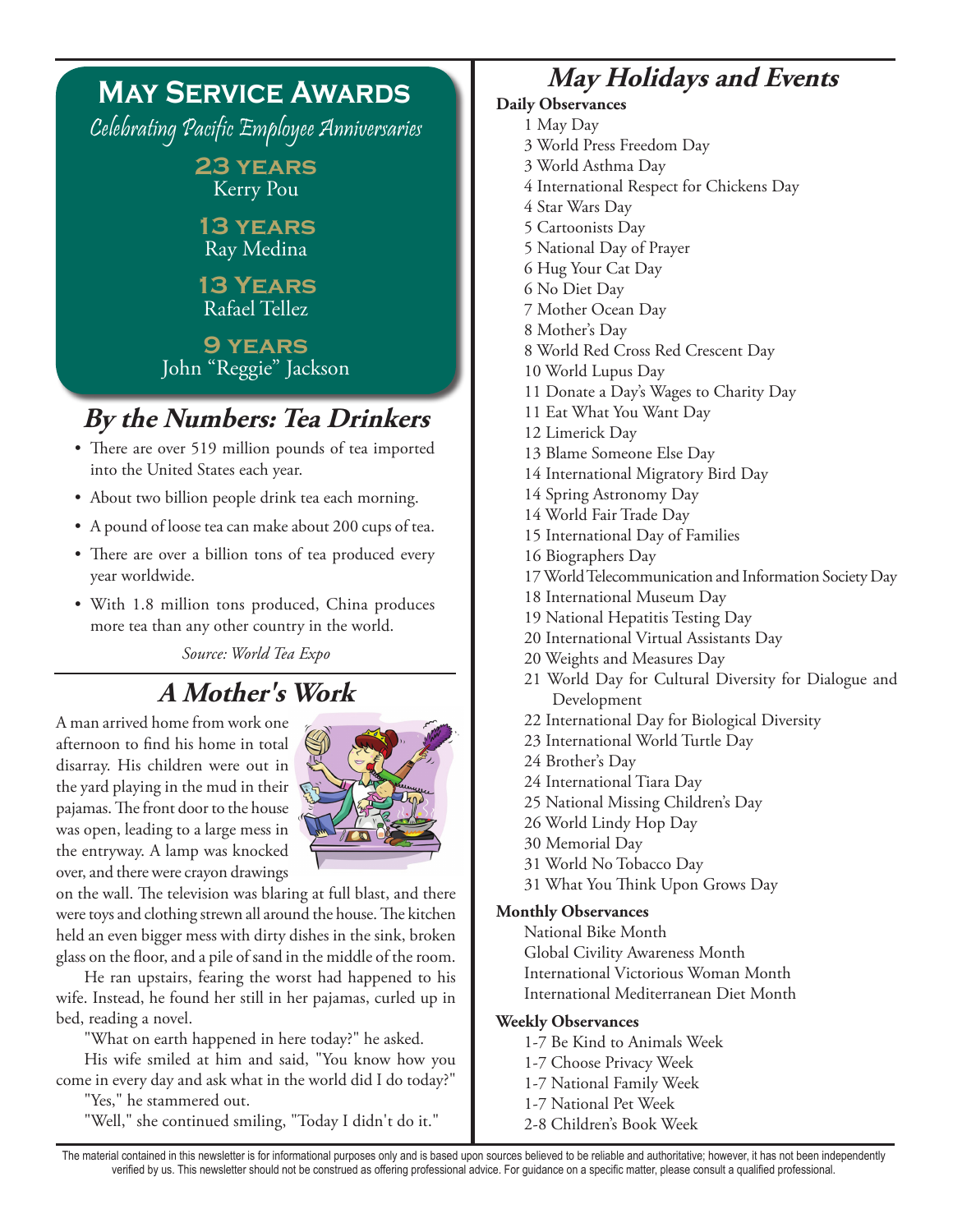### PacBlog **NAID AAA Certification: What it Means and How it Benefits Your Business**

PacBlog is the monthly web log of Pacific Records Storage To read this month's installment, please click the title below.

> [http://pacific-records.com/](http://pacific-records.com/naid-aaa-certification-means-benefits-business) [naid-aaa-certification-means-benefits-business](http://pacific-records.com/naid-aaa-certification-means-benefits-business)

You may also access the PacBlog at the URL below. There you will find this month's installment along with archives of previous installments.

**http://pacific-records.com/category/pacnews**

# **Quick Tips: Green Living**

If it's time for a new hairbrush, there is an easy way to make a greener choice in your grooming tools. Instead of buying one made of plastic with synthetic bristles , there are a variety of natural material brushes on the market. To find the most environmentally friendly, first look for a wooden handle. Many natural hairbrushes are made from boar bristles. These bristles are actually preferred by hair stylists, as they evenly distribute the natural oils in your hair, making it shinier and more manageable. If you want to avoid animal products, look for recycled-product bristles.

## **Do You Want To Win A \$25 VISA Gift Card?**



Each month we'll give you a new challenge of some type. All those who reply with a correct answer are eligible to win. At the end of the month we'll draw a lucky name.

Here is this month's challenge: List two things you can never eat for breakfast.

**Last Month's Answer to:** *What can be seen in the middle of April but not at the beginning or end?*

**"THE LETTER R"**

Email your answer to **info@pacific-records.com Last month's Winner: Suzanne McCaslin**

## **Bumper Sticker Humor**

- I used to be indecisive. Now I'm not so sure.
- A clear conscience is usually the sign of a bad memory.
- • If a cop arrests a mime, does he tell him he has the right to remain silent?
- Just say NO to negativity.
- It's easy to make fire with two sticks, as long as one is a match.

## **Quick Tips: Home**

Want an easy way to update your bathroom? Simply look up. If your vanity light is outdated or damaged, changing it can add a nice new glow to your bathroom. Most home improvement stores also sell towel bars, wall fixtures, trashcans, and even soap dispensers that coordinate with lighting fixtures. So if your budget has room, this is an easy way to update your entire bathroom without the need for a full remodel.



"We *could* hire a productivity expert, but I think it would be cheaper to buy a bigger coffee machine."